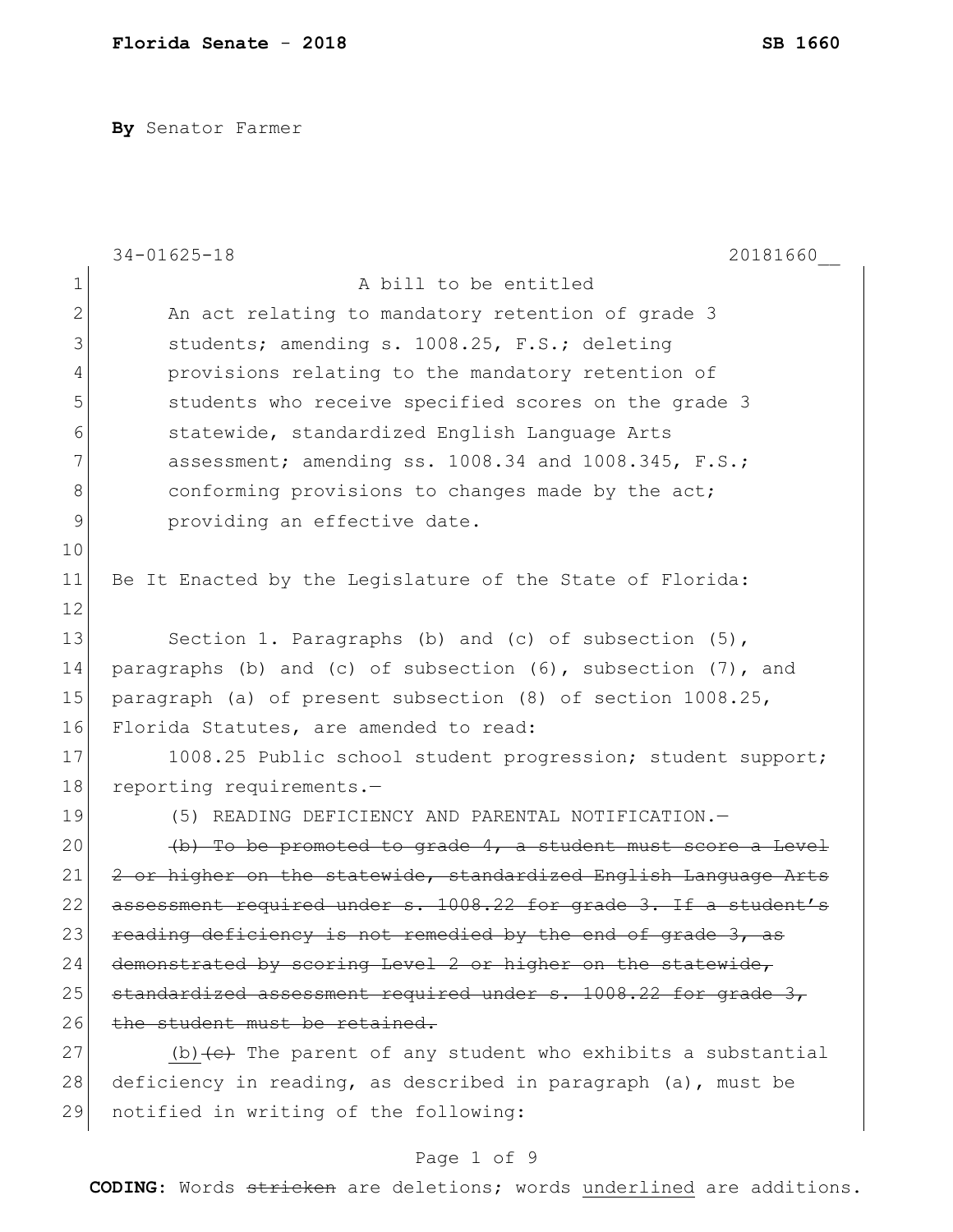|    | $34 - 01625 - 18$<br>20181660                                     |
|----|-------------------------------------------------------------------|
| 30 | 1. That his or her child has been identified as having a          |
| 31 | substantial deficiency in reading, including a description and    |
| 32 | explanation, in terms understandable to the parent, of the exact  |
| 33 | nature of the student's difficulty in learning and lack of        |
| 34 | achievement in reading.                                           |
| 35 | 2. A description of the current services that are provided        |
| 36 | to the child.                                                     |
| 37 | 3. A description of the proposed intensive interventions          |
| 38 | and supports that will be provided to the child that are          |
| 39 | designed to remediate the identified area of reading deficiency.  |
| 40 | 4. That if the child's reading deficiency is not remediated       |
| 41 | by the end of grade 3, the child must be retained unless he or    |
| 42 | she is exempt from mandatory retention for good cause.            |
| 43 | 4.5. Strategies, including multisensory strategies, through       |
| 44 | a read-at-home plan the parent can use in helping his or her      |
| 45 | child succeed in reading.                                         |
| 46 | 5.6. That the statewide, standardized English Language Arts       |
| 47 | assessment is not the sole determiner of promotion and that       |
| 48 | additional evaluations, portfolio reviews, and assessments are    |
| 49 | available to the child to assist parents and the school district  |
| 50 | in knowing when a child is reading at or above grade level and    |
| 51 | ready for grade promotion.                                        |
| 52 | 6.7. The district's specific criteria and policies for a          |
| 53 | portfolio as provided in subparagraph (6) (b) 4. and the evidence |
| 54 | required for a student to demonstrate mastery of Florida's        |
| 55 | academic standards for English Language Arts. A parent of a       |
| 56 | student in grade 3 who is identified anytime during the year as   |
| 57 | being at risk of retention may request that the school            |
| 58 | immediately begin collecting evidence for a portfolio.            |
|    | Page 2 of 9                                                       |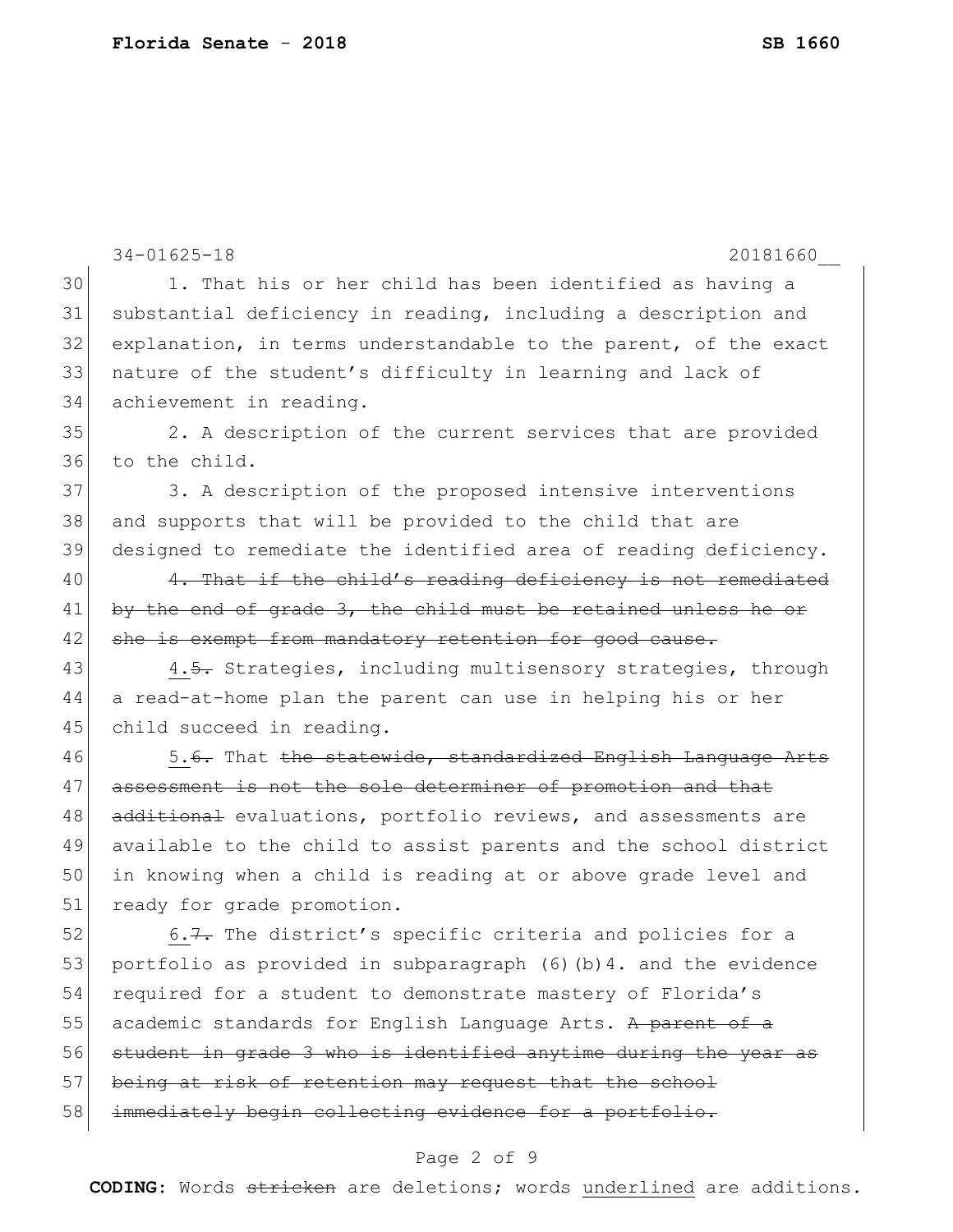```
34-01625-18 20181660__
59 7.8. The district's specific criteria and policies for
60 midyear promotion. Midyear promotion means promotion of a 
61 retained student at any time during the year of retention once
62 the student has demonstrated ability to read at grade level.
63 (6) ELIMINATION OF SOCIAL PROMOTION.—
64 (b) The district school board may only exempt students from 
65 mandatory retention, as provided in paragraph (5) (b), for good
66 cause. A student who is promoted to grade 4 with a good cause 
67 exemption shall be provided intensive reading instruction and 
68 intervention that include specialized diagnostic information and 
69 specific reading strategies to meet the needs of each student so 
70 promoted. The school district shall assist schools and teachers 
71 with the implementation of explicit, systematic, and
72 multisensory reading instruction and intervention strategies for 
73 students promoted with a good cause exemption which research has
74 shown to be successful in improving reading among students who 
75 have reading difficulties. Good cause exemptions are limited to 
76 the following:
77 1. Limited English proficient students who have had less
```
78 than 2 years of instruction in an English for Speakers of Other 79 Languages program based on the initial date of entry into a 80 school in the United States.

81 2. Students with disabilities whose individual education 82 plan indicates that participation in the statewide assessment 83 program is not appropriate, consistent with the requirements of 84 s. 1008.212.

85 3. Students who demonstrate an acceptable level of 86 performance on an alternative standardized reading or English 87 Language Arts assessment approved by the State Board of

### Page 3 of 9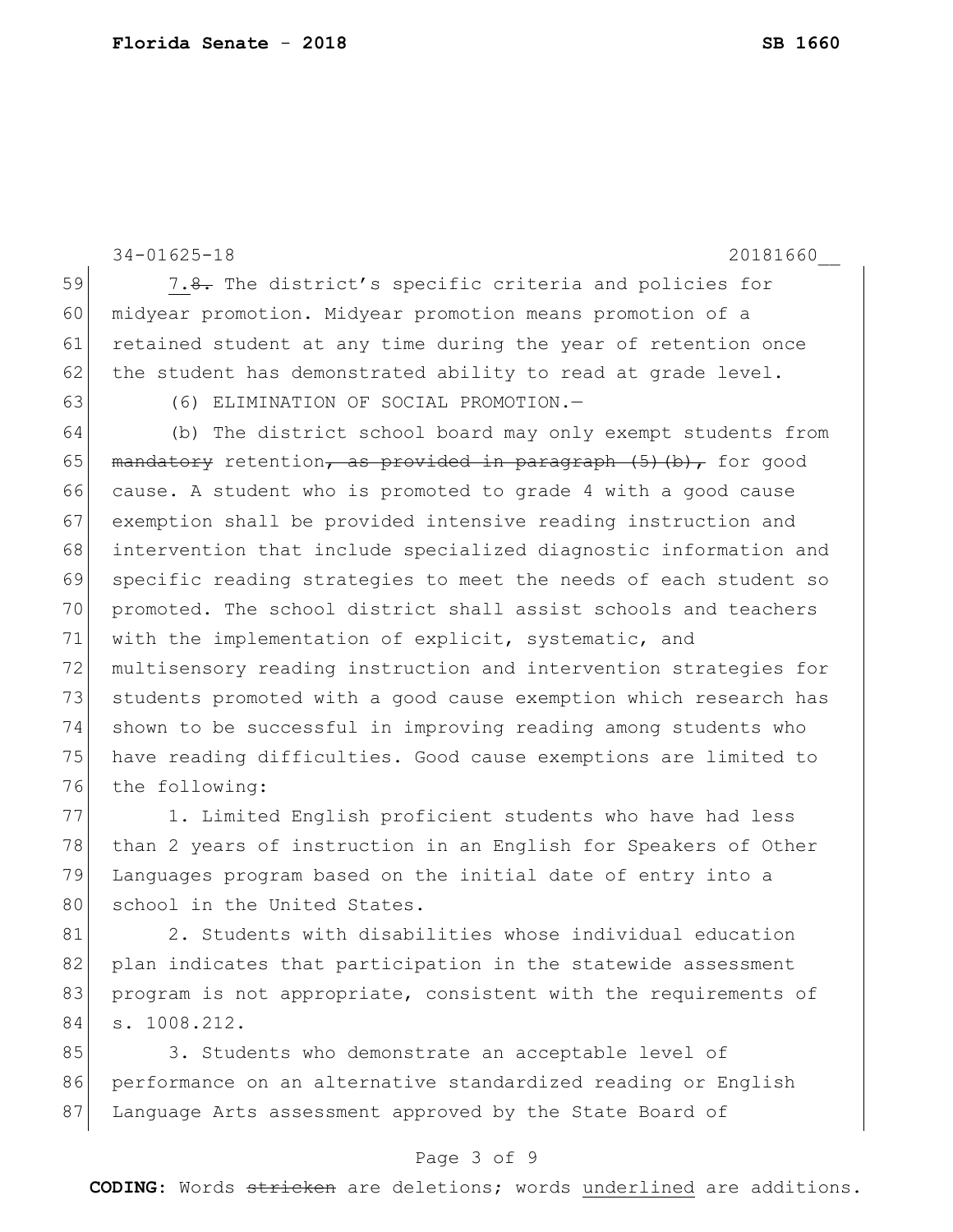88 Education.

89 4. A student who demonstrates through a student portfolio 90 that he or she is performing at least at Level 2 on the 91 statewide, standardized English Language Arts assessment. 92 5. Students with disabilities who take the statewide, 93 standardized English Language Arts assessment and who have an 94 individual education plan or a Section 504 plan that reflects 95 that the student has received intensive instruction in reading 96 or English Language Arts for more than 2 years but still 97 demonstrates a deficiency and was previously retained in 98 kindergarten, grade 1, grade 2, or grade 3. 99 6. Students who have received intensive reading 100 intervention for 2 or more years but still demonstrate a 101 deficiency in reading and who were previously retained in 102 kindergarten, grade 1, grade 2, or grade 3 for a total of 2 103 years. A student may not be retained more than once in grade 3. 104 (c) Requests for good cause exemptions for students  $f$ from 105 the mandatory retention requirement as described in 106 subparagraphs (b)3. and 4. shall be made consistent with the 107 following: 108 1. Documentation shall be submitted from the student's 109 teacher to the school principal that indicates that the 110 promotion of the student is appropriate and is based upon the 111 student's academic record. In order to minimize paperwork

34-01625-18 20181660\_\_

112 requirements, such documentation shall consist only of the 113 existing progress monitoring plan, individual educational plan, 114 if applicable, report card, or student portfolio.

115 2. The school principal shall review and discuss such 116 recommendation with the teacher and make the determination as to

### Page 4 of 9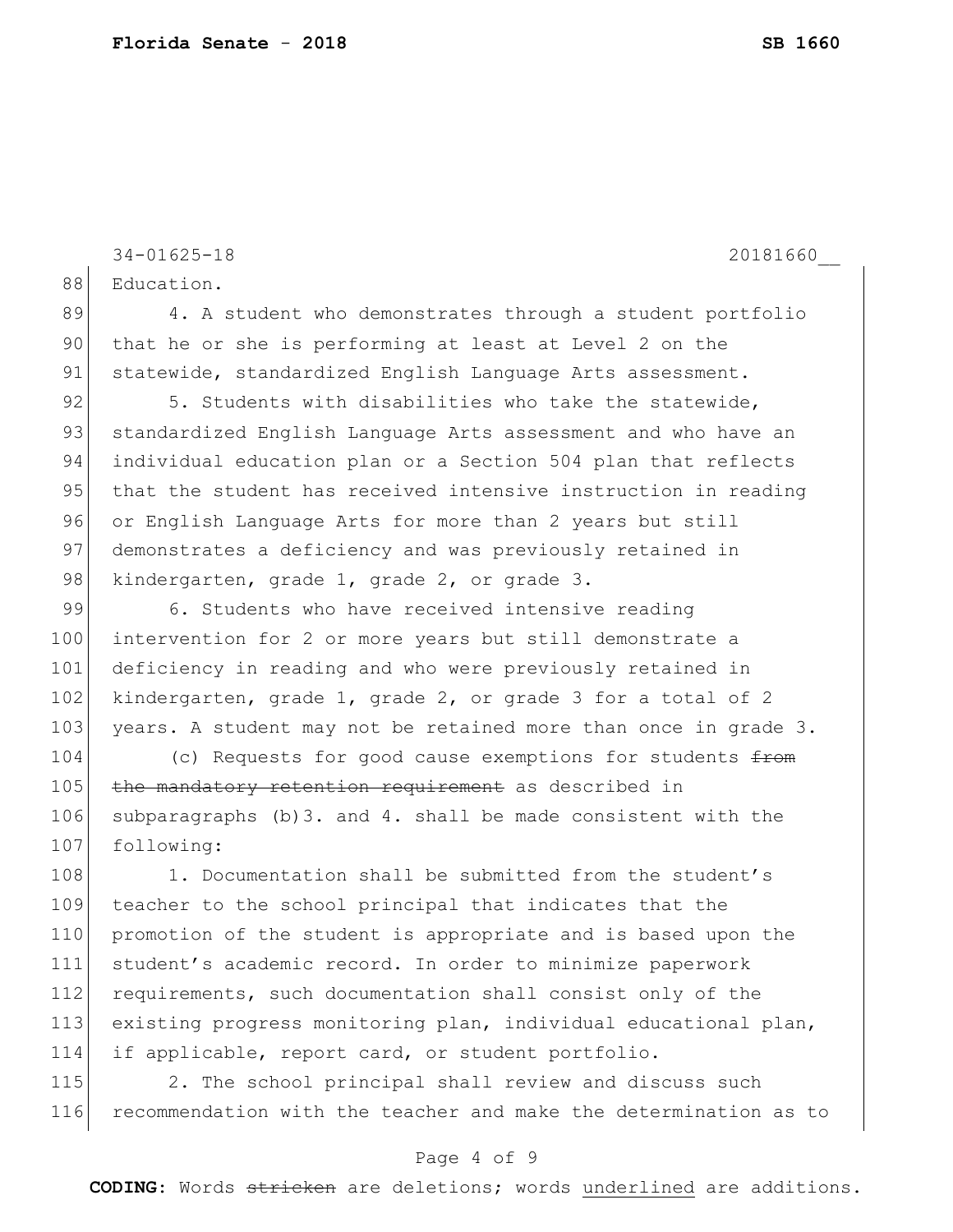|     | $34 - 01625 - 18$<br>20181660                                    |
|-----|------------------------------------------------------------------|
| 117 | whether the student should be promoted or retained. If the       |
| 118 | school principal determines that the student should be promoted, |
| 119 | the school principal shall make such recommendation in writing   |
| 120 | to the district school superintendent. The district school       |
| 121 | superintendent shall accept or reject the school principal's     |
| 122 | recommendation in writing.                                       |
| 123 | (7) SUCCESSFUL PROGRESSION FOR RETAINED THIRD GRADE              |
| 124 | STUDENTS.-                                                       |
| 125 | (a) Students retained under paragraph (5) (b) must be            |
| 126 | provided intensive interventions in reading to ameliorate the    |
| 127 | student's specific reading deficiency and prepare the student    |
| 128 | for promotion to the next grade. These interventions must        |
| 129 | include:                                                         |
| 130 | 1. Evidence-based, explicit, systematic, and multisensory        |
| 131 | reading instruction in phonemic awareness, phonics, fluency,     |
| 132 | vocabulary, and comprehension and other strategies prescribed by |
| 133 | the school district.                                             |
| 134 | 2. Participation in the school district's summer reading         |
| 135 | camp, which must incorporate the instructional and intervention  |
| 136 | strategies under subparagraph 1.                                 |
| 137 | 3. A minimum of 90 minutes of daily, uninterrupted reading       |
| 138 | instruction incorporating the instructional and intervention     |
| 139 | strategies under subparagraph 1. This instruction may include:   |
| 140 | a. Integration of content-rich texts in science and social       |
| 141 | studies within the 90-minute block.                              |
| 142 | b. Small group instruction.                                      |
| 143 | e. Reduced teacher-student ratios.                               |
| 144 | d. More frequent progress monitoring.                            |
| 145 | e. Tutoring or mentoring.                                        |

# Page 5 of 9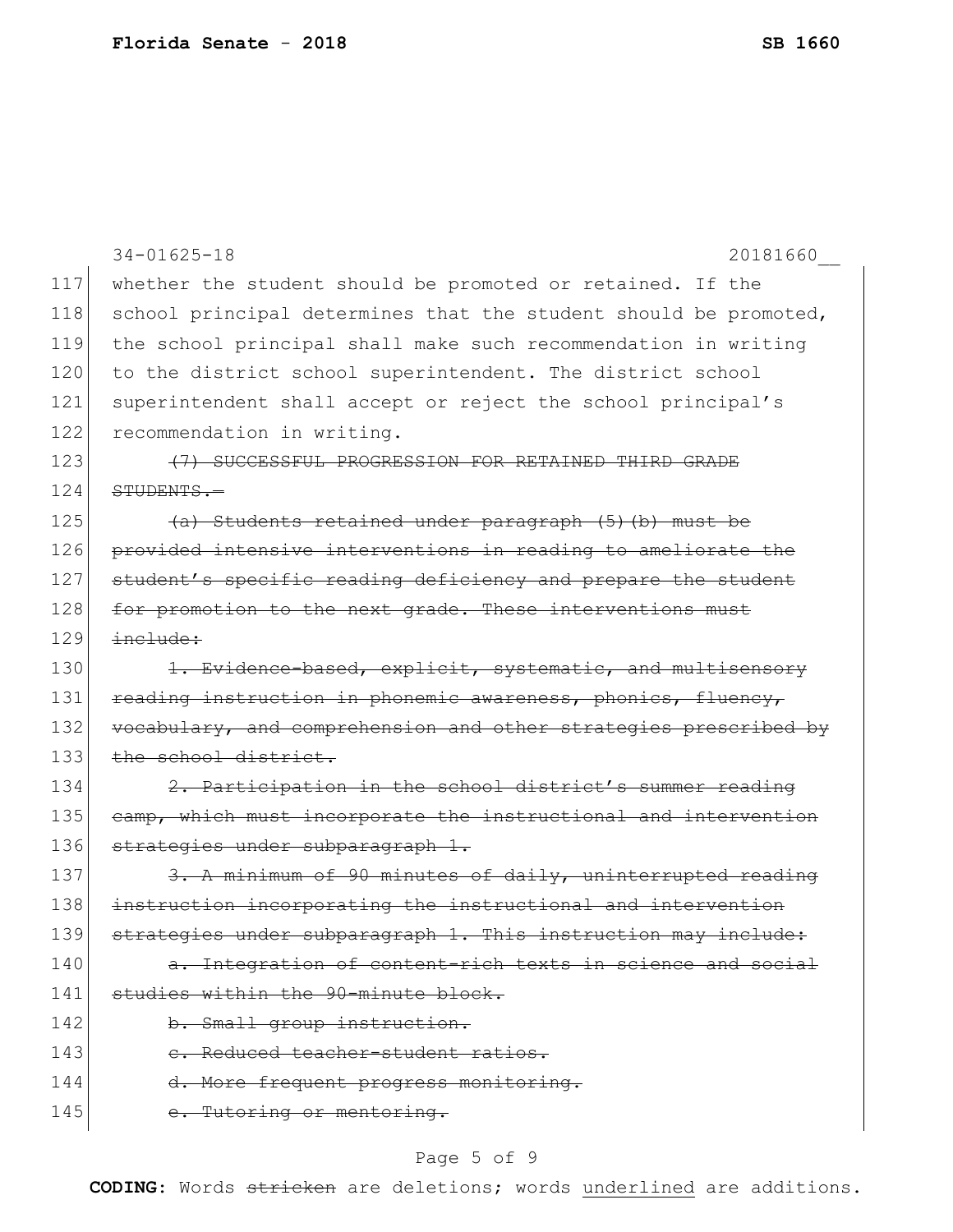```
34-01625-18 20181660__
146 f. Transition classes containing 3rd and 4th grade
147 students.
148 g. Extended school day, week, or year.
149 (b) Each school district shall:
150 1. Provide written notification to the parent of a student
151 who is retained under paragraph (5)(b) that his or her child has 
152 not met the proficiency level required for promotion and the
153 reasons the child is not eligible for a good cause exemption as
154 provided in paragraph (6) (b). The notification must comply with
155 paragraph (5)(c) and must include a description of proposed
156 interventions and supports that will be provided to the child to
157 remediate the identified areas of reading deficiency.
158 2. Implement a policy for the midyear promotion of a
159 student retained under paragraph (5) (b) who can demonstrate that
160 he or she is a successful and independent reader and performing
161 at or above grade level in reading or, upon implementation of
162 English Language Arts assessments, performing at or above grade
163 level in English Language Arts. Tools that school districts may
164 use in reevaluating a student retained may include subsequent
165 assessments, alternative assessments, and portfolio reviews, in
166 accordance with rules of the State Board of Education. Students 
167 promoted during the school year after November 1 must
168 demonstrate proficiency levels in reading equivalent to the
169 level necessary for the beginning of grade 4. The rules adopted
170 by the State Board of Education must include standards that
171 provide a reasonable expectation that the student's progress is
172 sufficient to master appropriate grade 4 level reading skills.
173 3. Provide students who are retained under paragraph
174 (5)(b), including students participating in the school
```
#### Page 6 of 9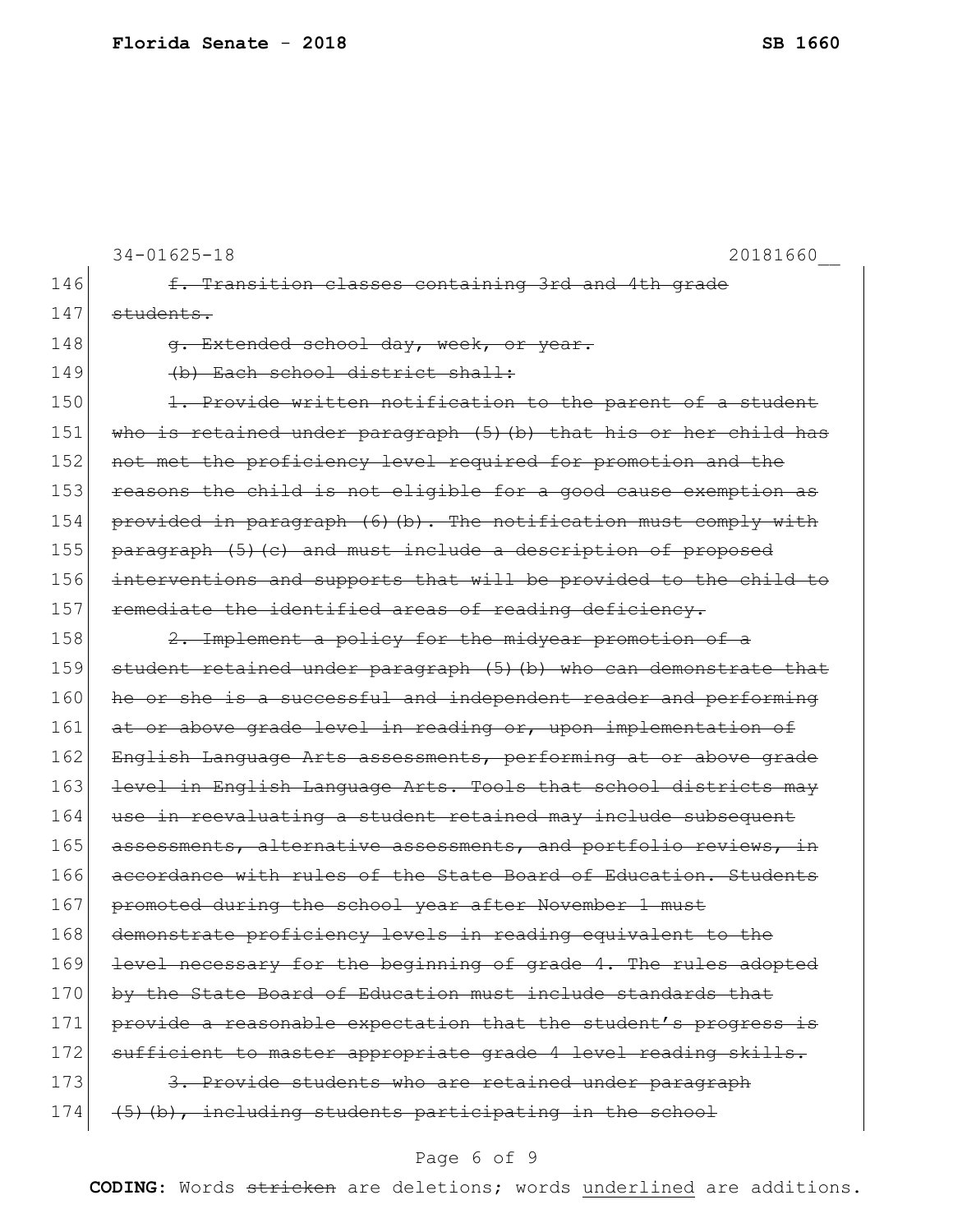|     | $34 - 01625 - 18$<br>20181660                                    |
|-----|------------------------------------------------------------------|
| 175 | district's summer reading camp under subparagraph (a)2., with a  |
| 176 | highly effective teacher as determined by the teacher's          |
| 177 | performance evaluation under s. 1012.34, and, beginning July 1,  |
| 178 | 2020, the teacher must also be certified or endorsed in reading. |
| 179 | 4. Establish at each school, when applicable, an intensive       |
| 180 | reading acceleration course for any student retained in grade 3  |
| 181 | who was previously retained in kindergarten, grade 1, or grade   |
| 182 | 2. The intensive reading acceleration course must provide the    |
| 183 | following:                                                       |
| 184 | a. Uninterrupted reading instruction for the majority of         |
| 185 | student contact time each day and opportunities to master the    |
| 186 | grade 4 Next Generation Sunshine State Standards in other core   |
| 187 | subject areas through content-rich texts.                        |
| 188 | b. Small group instruction.                                      |
| 189 | e. Reduced teacher-student ratios.                               |
| 190 | d. The use of explicit, systematic, and multisensory             |
| 191 | reading interventions, including intensive language, phonics,    |
| 192 | and vocabulary instruction, and use of a speech-language         |
| 193 | therapist if necessary, that have proven results in accelerating |
| 194 | student reading achievement within the same school year.         |
| 195 | e. A read-at-home plan.                                          |
| 196 | $(7)$ $(8)$ ANNUAL REPORT. -                                     |
| 197 | (a) In addition to the requirements in paragraph $(5)$ (b)       |
| 198 | Each district school board must annually report to the parent of |
| 199 | each student the progress of the student toward achieving state  |
| 200 | and district expectations for proficiency in English Language    |
| 201 | Arts, science, social studies, and mathematics. The district     |
| 202 | school board must report to the parent the student's results on  |
| 203 | each statewide, standardized assessment. The evaluation of each  |

# Page 7 of 9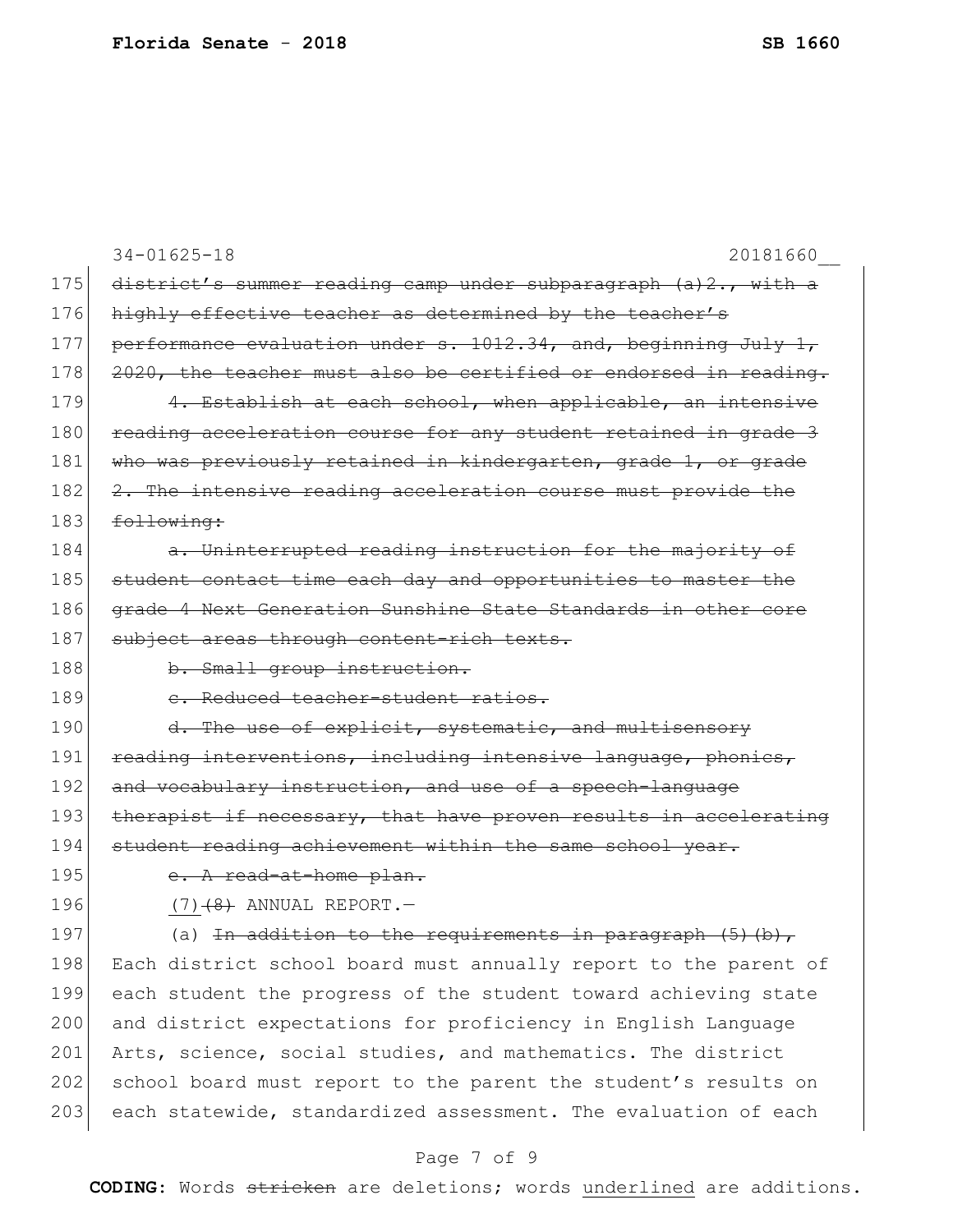|     | $34 - 01625 - 18$<br>20181660                                      |
|-----|--------------------------------------------------------------------|
| 204 | student's progress must be based upon the student's classroom      |
| 205 | work, observations, tests, district and state assessments,         |
| 206 | response to intensive interventions provided under paragraph       |
| 207 | $(5)$ (a), and other relevant information. Progress reporting must |
| 208 | be provided to the parent in writing in a format adopted by the    |
| 209 | district school board.                                             |
| 210 | Section 2. Paragraph (c) of subsection (7) of section              |
| 211 | 1008.34, Florida Statutes, is amended to read:                     |
| 212 | 1008.34 School grading system; school report cards;                |
| 213 | district grade.-                                                   |
| 214 | (7) TRANSITION.-School grades pursuant to this section and         |
| 215 | school improvement ratings pursuant to s. 1008.341 for the 2013-   |
| 216 | 2014 school year shall be calculated based on statutes and rules   |
| 217 | in effect on June 30, 2014. To assist in the transition to 2014-   |
| 218 | 2015 school grades and school improvement ratings, calculated      |
| 219 | based on new statewide, standardized assessments administered      |
| 220 | pursuant to s. 1008.22, the 2014-2015 school grades and school     |
| 221 | improvement ratings shall serve as an informational baseline for   |
| 222 | schools to work toward improved performance in future years.       |
| 223 | Accordingly, notwithstanding any other provision of law:           |
| 224 | (c) Until such time as an independent verification of the          |
| 225 | psychometric validity of the statewide, standardized assessments   |
| 226 | first implemented in 2014-2015 is provided, for purposes of        |
| 227 | grade 3 English Language Arts student performance and high         |
| 228 | school graduation requirements pursuant to s. 1003.4282, student   |
| 229 | performance on the 2014-2015 statewide, standardized assessments   |
| 230 | shall be linked to 2013-2014 student performance expectations.     |
| 231 | Students who score in the bottom quintile on the 2014-2015 grade   |
| 232 | 3 English Language Arts assessment shall be identified as          |
|     |                                                                    |

### Page 8 of 9